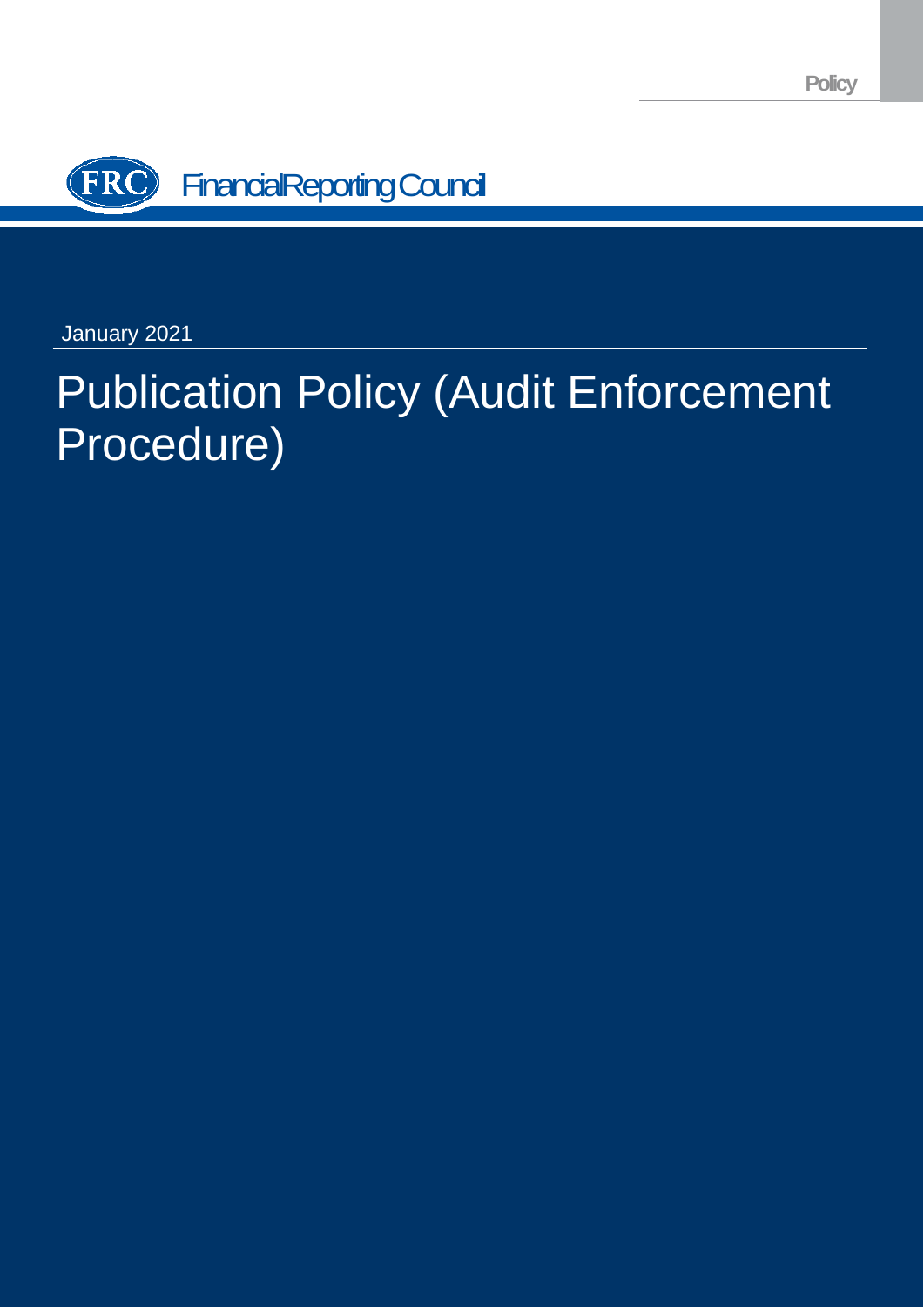The FRC's mission is to serve the public interest by setting high standards of corporate governance, reporting and audit and by holding to account those responsible for delivering them. The FRC sets the UK Corporate Governance and Stewardship Codes and UK standards for accounting and actuarial work; monitors and takes action to promote the quality of corporate reporting; and operates independent enforcement arrangements for accountants and actuaries. We also represent UK interests in international standard-setting. As the Competent Authority for audit in the UK the FRC sets auditing and ethical standards and monitors and enforces audit quality.

The FRC (which includes the FRC's officers, appointees, employees and agents) does not accept any liability to any party for any loss, damage or costs howsoever arising, whether directly or indirectly, whether in contract, tort or otherwise from any action or decision taken (or not taken) as a result of any person relying on or otherwise using this document or arising from any omission from it.

© The Financial Reporting Council Limited 2021 The Financial Reporting Council Limited is a company limited by guarantee. Registered in England number 2486368. Registered Office: 8th Floor, 125 London Wall, London EC2Y 5AS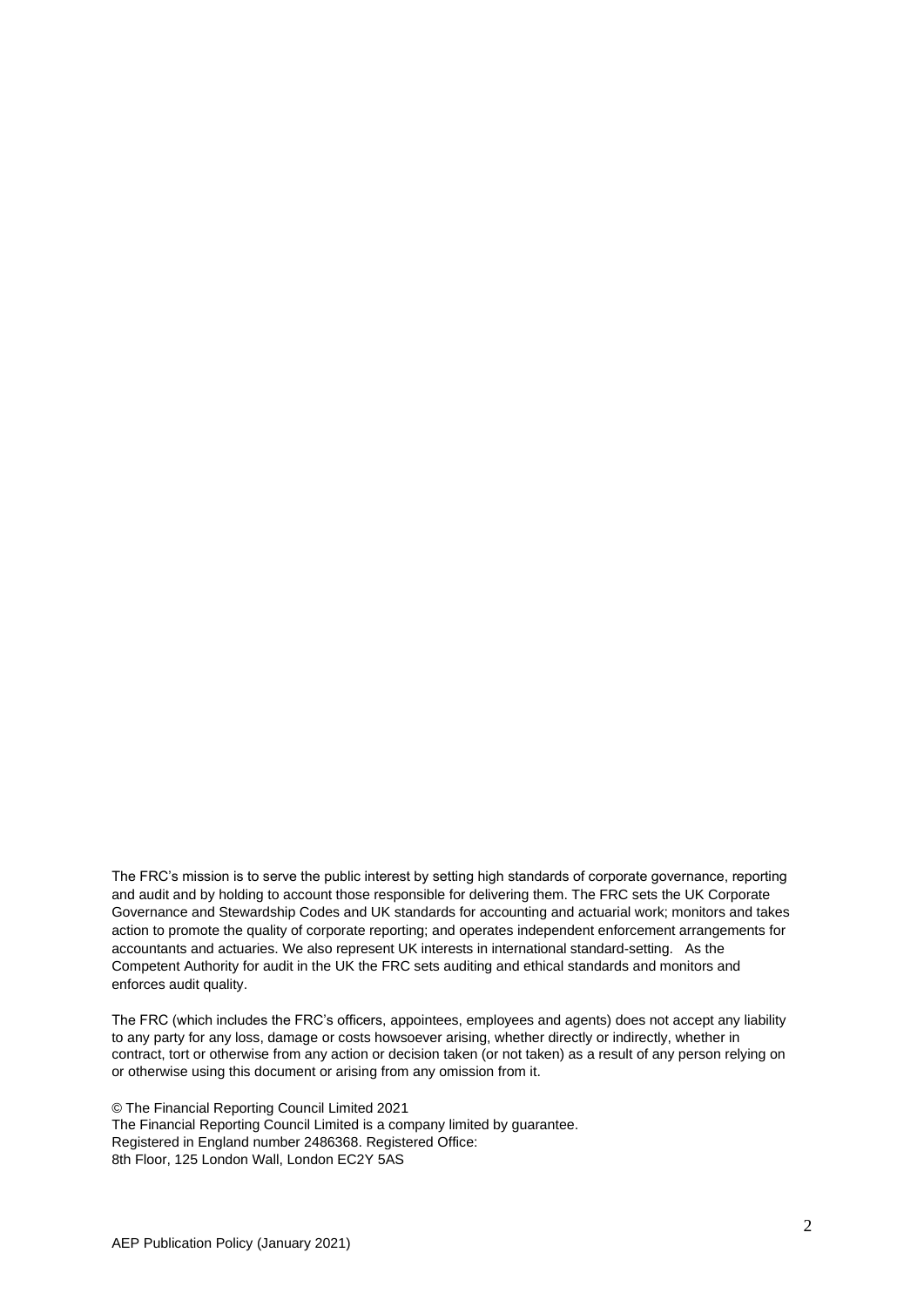## **AEP PUBLICATION POLICY Introduction**

- 1. This policy applies to matters which are the subject of a decision under the Financial Reporting Council ("FRC")'s Audit Enforcement Procedure ("Enforcement Procedure").
- 2. As the Competent Authority for Audit Regulation in the UK, pursuant to the EU Audit Regulation (EU) 537/2014 and the EU Audit Directive 2014**/**56/EU as implemented by the Statutory Auditors and Third Country Auditors Regulations 2016 ("SATCAR 2016"), the FRC is ultimately responsible for the enforcement and oversight of the adequate execution of statutory audit, and is required to retain and perform directly the task of sanctioning the inadequate execution of Public Interest Entity audits.
- 3. Publicity about actions taken by the FRC under the Enforcement Procedure contributes to transparency and public confidence in the FRC's enforcement arrangements as well as informing the public and statutory auditors of, and deterring against, unacceptable and inadequate execution of statutory audit.
- 4. The FRC is required by SATCAR 2016 to publish details of any Sanctions that it imposes under the Enforcement Procedure ("Mandatory Announcements"). In certain cases, the FRC may be prohibited from publishing certain details regarding the Sanctions imposed.<sup>1</sup> The FRC may also publish other matters which are the subject of a decision under the Enforcement Procedure ("Discretionary Announcements").
- 5. In respect of Discretionary Announcements, it is a matter for the FRC's Conduct Committee ("Conduct Committee") to decide whether to publish such a matter (save where a decision to open an investigation has been retained by or referred to the Board, in which case the associated publication decision will also be made by the Board. In such cases, references in this Policy to the 'Committee' shall also mean the Board). Each such decision is taken on its own merits and on a case-by-case basis.

# **Mandatory Announcements**

- 6. The FRC is required by SATCAR 2016 to publish the details of Sanctions it imposes under the Enforcement Procedure. Sanctions can be imposed by the FRC in:
	- a. Final Decision Notice by Executive Counsel;<sup>2</sup>
	- b. Final Decision Notice by the Enforcement Committee;<sup>3</sup>
	- c. Final Decision Notice and report by the Tribunal;<sup>4</sup>
	- d. a Final Decision Notice and report by the Appeal Tribunal;<sup>5</sup> and
	- e. any decision in relation to an Interim Order made by the Enforcement Committee or the Tribunal or Appeal Tribunal.<sup>6</sup>

<sup>&</sup>lt;sup>1</sup> See paragraph 18 below

<sup>&</sup>lt;sup>2</sup> Rule 18 AEP

<sup>3</sup> Rule 25 and Rule 27 AEP

 $4$  Rule 54 AEP

 $<sup>5</sup>$  Rule 67</sup>

 $6$  Rule 60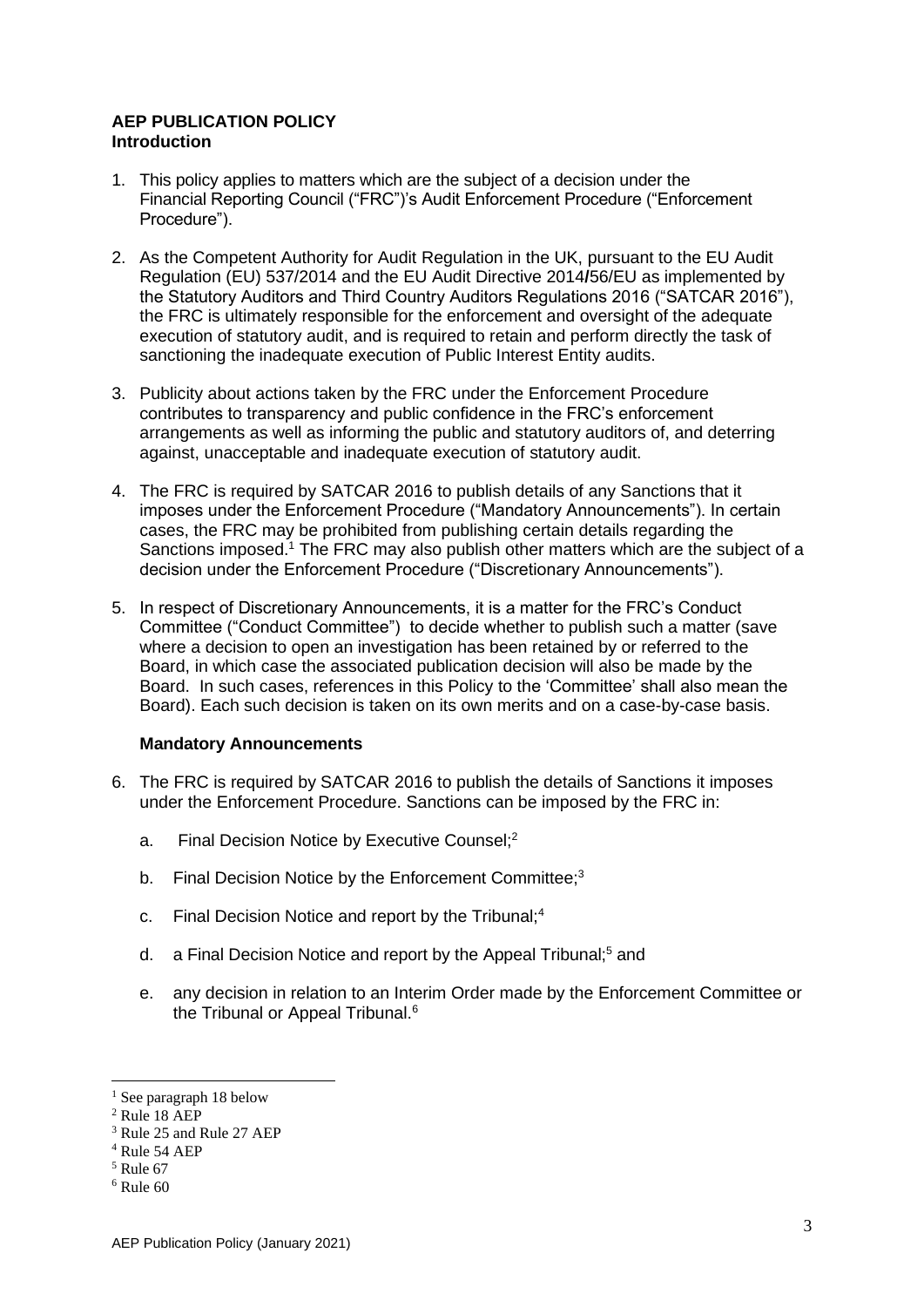## **Discretionary Announcements**

- 7. The FRC may, but is not required to, publish matters relating to:
	- a. the commencement of investigations under the Enforcement Procedure;
	- b. the outcome of such investigations, where a Sanction has not been imposed;
	- c. decisions to accept undertakings from a person in place of a Sanction under the Enforcement Procedure; and
	- d. the acceptance, or declining, of a referral for investigation under the Enforcement Procedure from another regulatory body to the FRC.
- 8. Decisions to exercise the FRC's discretion under paragraph 7 will be taken by the Conduct Committee, who will consider whether it is appropriate in all the circumstances to make such an announcement. The Conduct Committee will take into account the factors set out at paragraphs 10 to 14 below as relevant before coming to its conclusion.
- 9. Other announcements may be made by the FRC where the FRC considers that such an announcement is desirable to achieve its objectives or would otherwise be in the public interest.

# *Decisions to commence an investigation (paragraph 7(a))*

- 10. The Conduct Committee will not normally decide to publish the fact of its decision to investigate unless it considers:
	- a. that such publication is necessary in all the circumstances; and
	- b. any potential prejudice to the subject of an investigation is outweighed by the factors in favour of publication.
- 11. In order to determine that an announcement is necessary in all the circumstances, the Conduct Committee must consider that an announcement will:
	- a. help to maintain public confidence in Statutory Auditors;
	- b. help to maintain public confidence in the regulation of Statutory Auditors;
	- c. protect users of financial statements;
	- d. protect investors;
	- e. help to prevent malpractice that is potentially widespread;
	- f. contribute to the effectiveness of the investigation itself, for example by bringing forward witnesses;
	- g. help to allay concern; or
	- h. help to contain speculation or rumour.
- 12. Where the Conduct Committee has exercised its discretion to publish its decision to commence an investigation under the Enforcement Procedure, and it has been decided that no further action is to be taken following that investigation, the Conduct Committee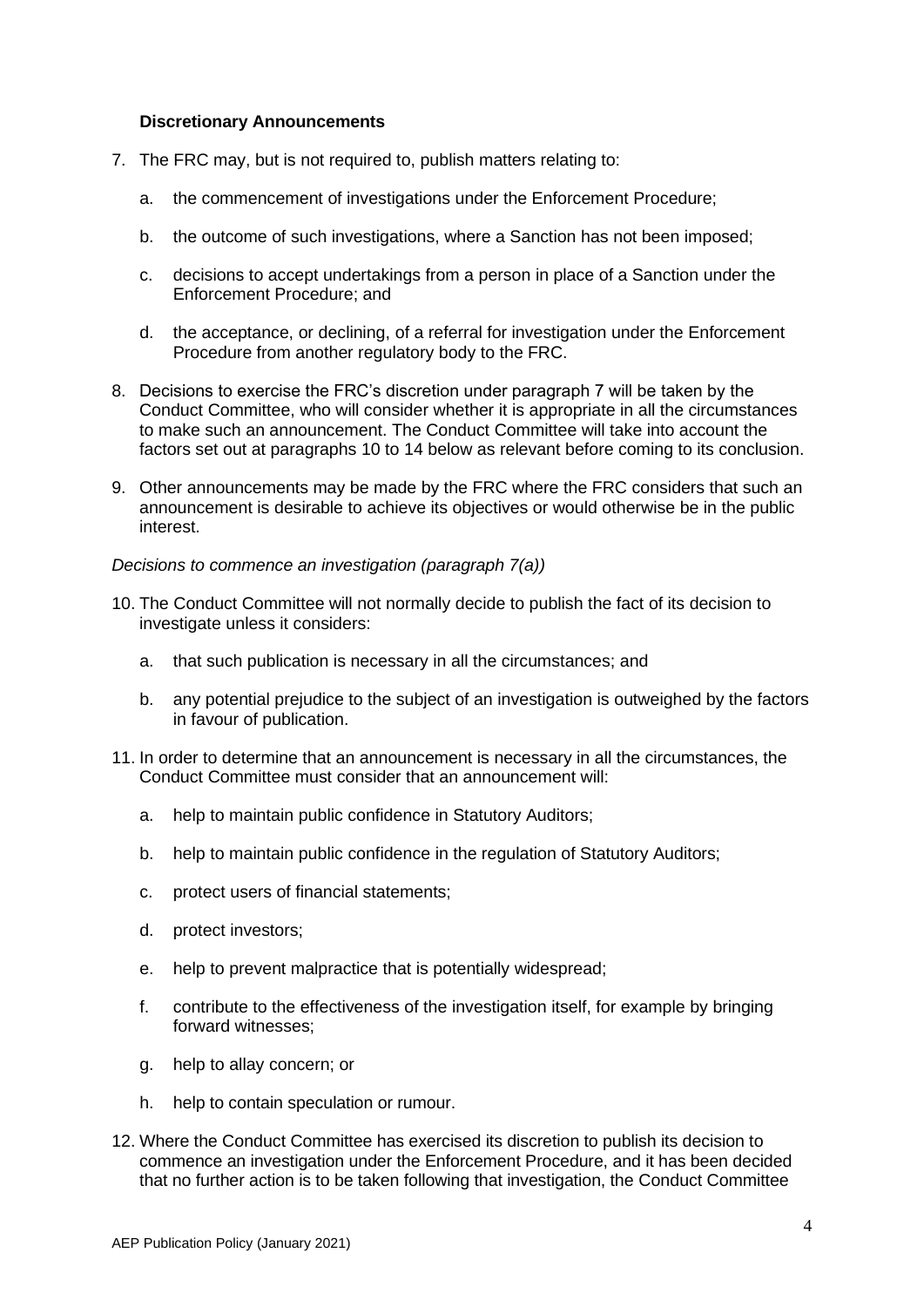should also publish the outcome of that investigation unless there is a good reason not to. Such closure announcements will be retained on the FRC's website for a period of 2 years from the date of their publication save where the Committee decides, on the submission of a party or at the Committee's discretion that such announcements should be retained for a longer period. The FRC will use all reasonable endeavours to advise subjects of a closed investigation of the opportunity to seek an extension with 28 days' notice before the announcements are due to be removed from the website.

## *All other matters (Paragraph 7(b) to (d))*

- 13. In relation to matters covered by paragraphs 7(b) to (d) above, it will not normally be appropriate for the Conduct Committee to decide to publish those matters other than when the fact of its investigation has already been published.
- 14. The factors which are to be taken into consideration when deciding whether it is appropriate to publish an announcement in relation to such a matter include the:
	- a. level of public interest in relation to the matter under consideration;
	- b. likely impact of such an announcement on public confidence in the regulation of Statutory Audit;
	- c. likely impact of such an announcement on fairness to all concerned in relation to the matter in question;
	- d. legitimate purpose served by such an announcement; and
	- e. requirements imposed by legislation, including applicable data protection laws, the Freedom of Information Act 2000 ("FOIA") and/or the Environmental Information Regulations 2004 ("the EIRs") to either publish such information or to release such information into the public domain upon request.

## **Content of Announcements**

## *Mandatory Announcements*

- 15. Mandatory announcements will include the fact that a Sanction has been applied, and the type of Sanction.
- 16. The FRC must include in mandatory announcements:
	- a. information concerning the type and nature of the contravention;
	- b. the identity of a person sanctioned save where the circumstances in paragraph 18 apply; and
	- c. where a Sanction is subject to appeal, information concerning the status and outcome of any appeal.
- 17. Where a Respondent has agreed to early resolution of the matter and accepted a Decision Notice issued before the matter is referred for a Hearing before a Tribunal, the FRC will usually include in the mandatory announcement:
	- a. an acknowledgement of the Respondents' co-operation; and
	- b. the amount or proportion of any discount to Sanction applied for early settlement.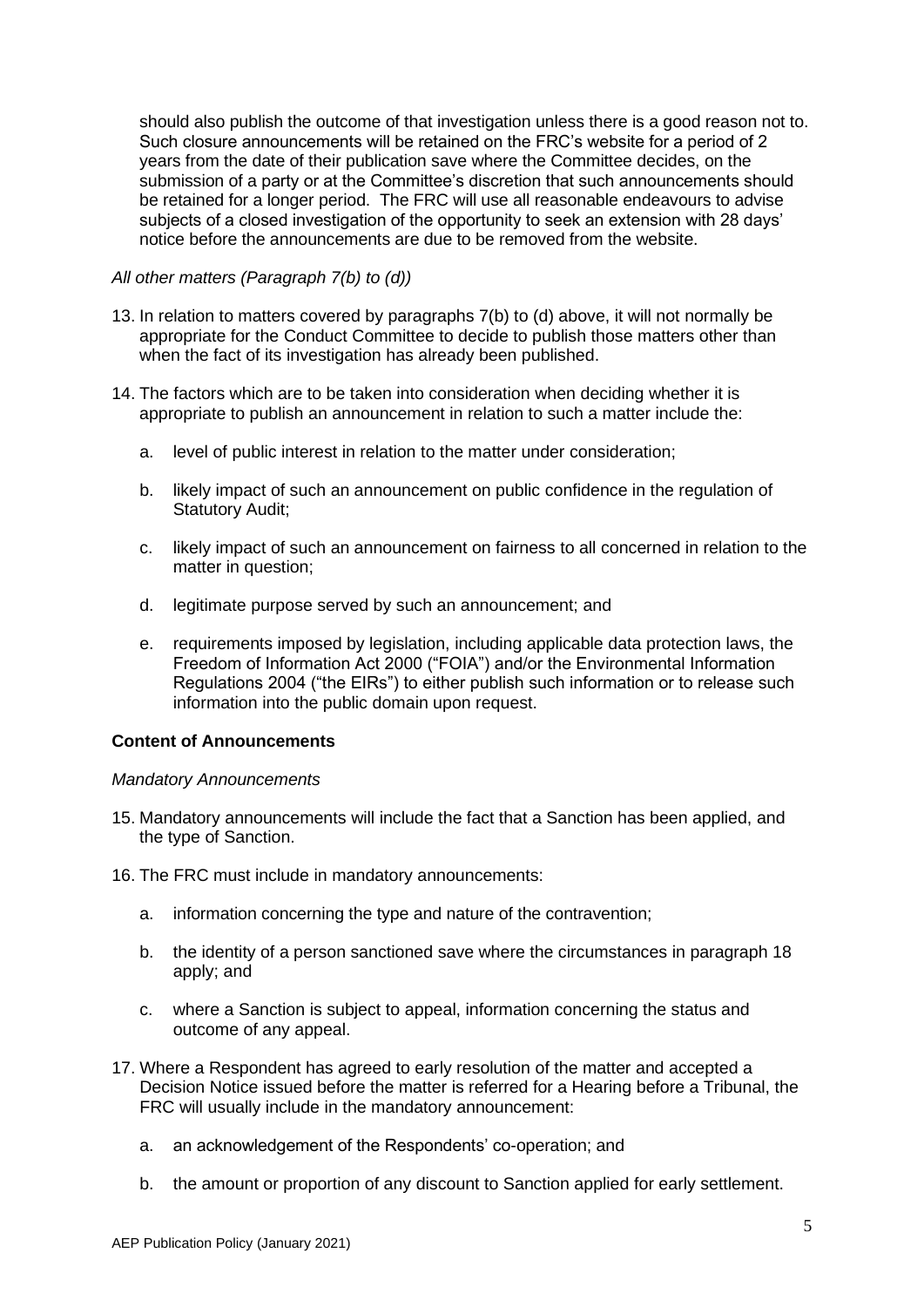- 18. The FRC is prohibited from publishing the identity of a person<sup>7</sup> sanctioned in the mandatory announcement where:
	- a. such person is an individual and the competent authority considers the publication of personal data would be disproportionate;
	- b. publication would jeopardise the stability of financial markets;
	- c. publication would jeopardise an ongoing criminal investigation; or
	- d. publication would cause disproportionate damage to any institution or individual involved.
- 19. Subject to the above, decisions on the content of the mandatory announcement will be taken by the FRC Executive. The FRC Executive may, but is not required to, seek the guidance of the Conduct Committee when deciding if the circumstances set out in paragraph 18 apply.

## *Discretionary Announcements*

- 20. Where the Conduct Committee decides to publish a matter relating to a decision to commence an investigation, the announcement will include sufficient information to enable the reader to understand in broad terms the matter which is being investigated.
- 21. The Committee will not normally publish the names of a Statutory Auditor Respondent whose conduct is under investigation except where:
	- a. failure to do so would defeat the purpose of the announcement, for example because it would not be possible to understand the nature of the matters under investigation without doing so;
	- b. the identity of the person is already a matter of public knowledge;
	- c. the identity of the person is obvious from the description of the matter; or
	- d. there are other circumstances which, in the opinion of the Committee, make it appropriate to identify individuals under investigation.
- 22. Where the Committee decides to publish an announcement regarding the outcome of an investigation, publication will include:
	- a. sufficient information to enable the reader to understand in broad terms the matter under investigation;
	- b. the outcome of the investigation;
	- c. whether or not the Executive Counsel has issued a Final Decision Notice;<sup>8</sup>
	- d. whether or not the Executive Counsel has issued a Notice of Cancellation<sup>;9</sup>

<sup>&</sup>lt;sup>7</sup> It is not just a name or job title that may reveal the identity of a person. Information regarding the type and nature of the contravention alone may allow the individual to be identified (if the facts are unique, for example)

<sup>8</sup> Rule 18 AEP

<sup>9</sup> Rule 16 AEP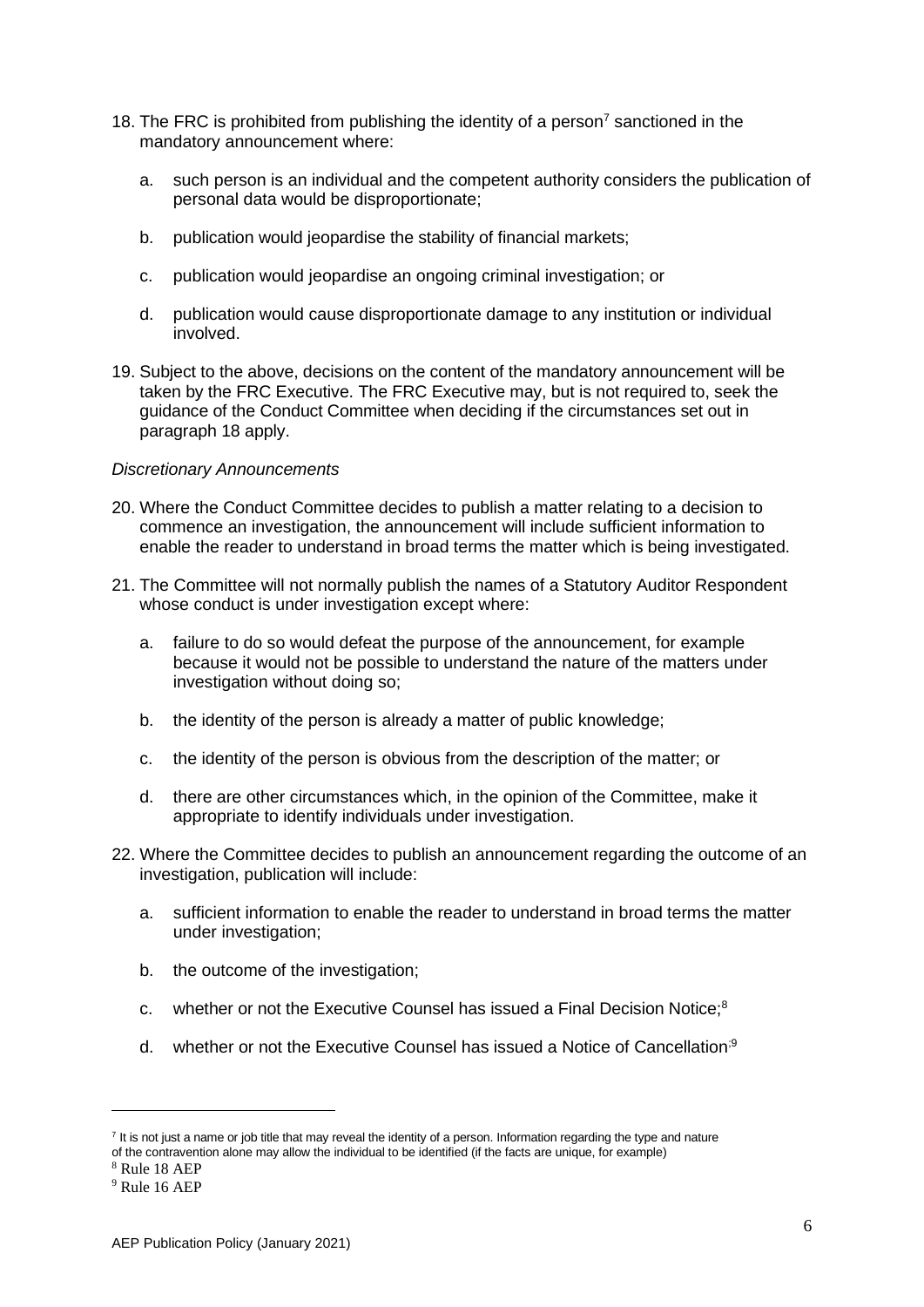- e. whether or not the Executive Counsel has agreed with the Respondent that the case be referred directly for a Hearing;<sup>10</sup> and
- f. subject to paragraph 18 above, the identity of the Respondent investigated when:
	- i. the Respondent has been previously identified;
	- ii. the Executive Counsel has issued a Final Decision Notice; or
	- iii. the Executive Counsel has agreed with the Respondent that the case be referred directly for a Hearing.
- 23. Subject to the above, the content of a discretionary announcement will be determined by the FRC Executive.

## **Timing of Publication**

## *Mandatory Announcements*

- 24. The FRC is required to publish mandatory announcements as soon as reasonably practicable immediately after the person sanctioned has been informed of the decision.
- 25. Mandatory announcements will be published on the FRC's website and will remain available for the following periods:
	- a. where a Sanction issued by the FRC is not appealed, for at least seven years from the date that the appeal should have been lodged pursuant to Rule 65;
	- b. where a Sanction issued by the FRC is appealed, for at least seven years from the date of determination of the appeal.

## *Discretionary Announcements*

- 26. Discretionary announcements, if made, will normally be published promptly but the Conduct Committee retains discretion to delay publishing them, or parts of them, if it considers there are public interest reasons and/or other reasons under any other applicable laws, such as applicable data protection laws, FOIA or the EIRs, for doing so.
- 27. Discretionary announcements will be published on the FRC's website and will remain available for a period of at least seven years from the date of the relevant decision.

# **GENERAL PROVISIONS**

## **Third Parties & Advance Notification**

- 28. Save as otherwise set out in this policy, the identity of third parties will usually be anonymised in any announcements and/or related documents published under this Publication Policy, unless or to the extent that publication of that party's identity is considered fair and necessary in all the circumstances and is in compliance with any applicable data protection laws.
- 29. The identity of the audited entity will usually be published in any announcements and/or related documents published in relation to the outcome of an investigation under the

 $10$  Rule 15 AEP